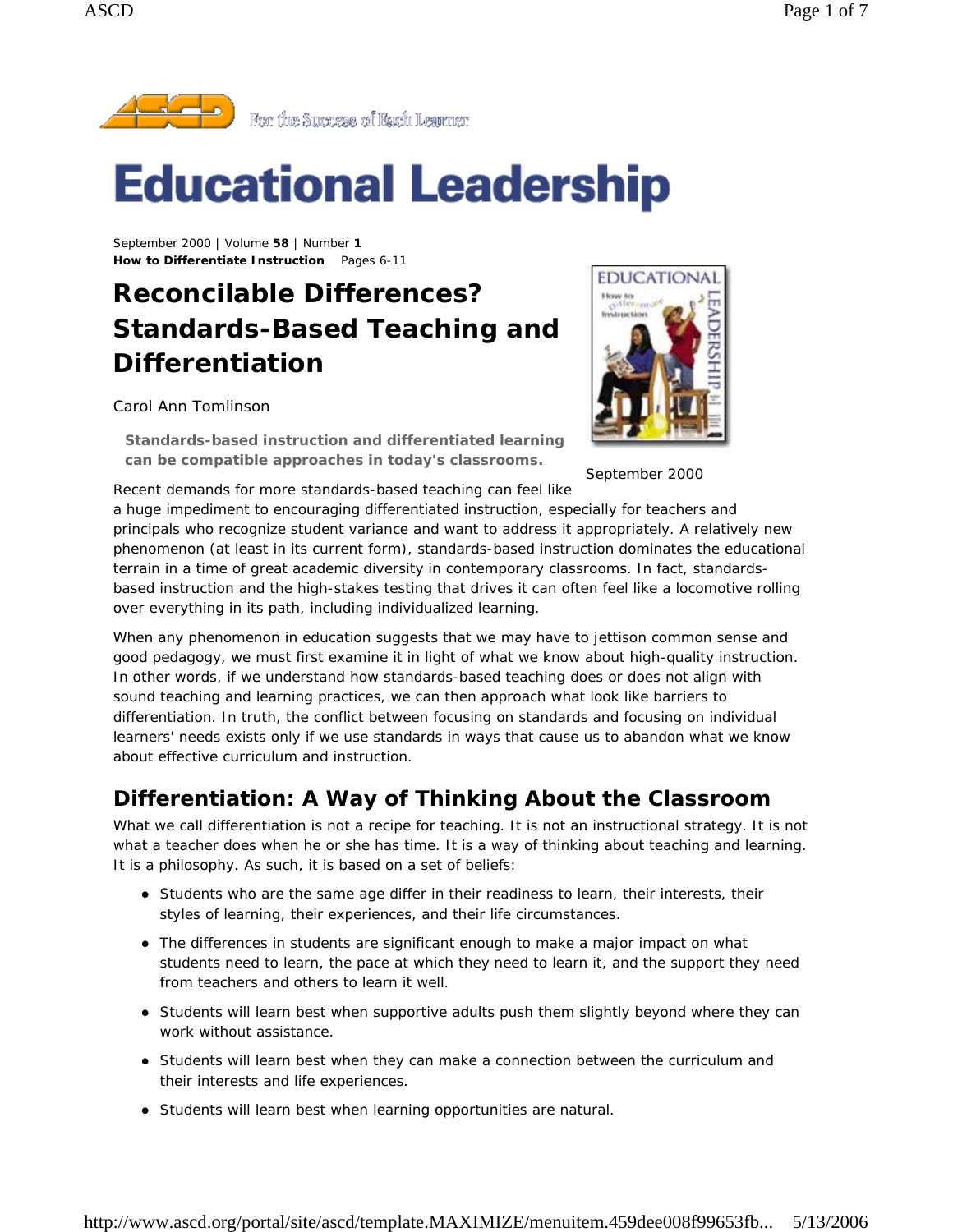- Students are more effective learners when classrooms and schools create a sense of community in which students feel significant and respected.
- The central job of schools is to maximize the capacity of each student.

By definition, differentiation is wary of approaches to teaching and learning that standardize. Standard-issue students are rare, and educational approaches that ignore academic diversity in favor of standardization are likely to be counterproductive in reaching the full range of learners.

Differentiation must be a refinement of, not a substitute for, high-quality curriculum and instruction. Expert or distinguished teaching focuses on the understandings and skills of a discipline, causes students to wrestle with profound ideas, calls on students to use what they learn in important ways, helps students organize and make sense of ideas and information, and aids students in connecting the classroom with a wider world (Brandt, 1998; Danielson, 1996; Schlechty, 1997; Wiggins & McTighe, 1998).

Differentiation—one facet of expert teaching—reminds us that these things are unlikely to happen for the full range of students unless curriculum and instruction fit each individual, unless students have choices about what to learn and how, unless students take part in setting learning goals, and unless the classroom connects with the experiences and interest of the individual (Tomlinson, 1995, 1999). Differentiation says, "Building on core teaching and learning practices that are solid, here's what you do to refine them for maximum individual growth."

We first need to ask, Is a given teaching or learning approach likely to have a positive impact on the core of effective teaching and learning? When we are content with the answer, we can ask further, What is the effect of the practice on individuals in an academically diverse population? The latter question always helps us refine the effectiveness of the former but cannot substitute for it.

#### **Standards-Based Teaching**

For many teachers, curriculum has become a prescribed set of academic standards, instructional pacing has become a race against a clock to cover the standards, and the sole goal of teaching has been reduced to raising student test scores on a single test, the value of which has scarcely been questioned in the public forum. Teachers feel as though they are torn in opposing directions: They are admonished to attend to student differences, but they must ensure that every student becomes competent in the same subject matter and can demonstrate the competencies on an assessment that is differentiated neither in form nor in time constraints.

To examine the dichotomy between standards-based teaching and differentiation, we must ask questions about how standards influence the quality of teaching and learning. What is the impact of standards-based teaching on the quality of education in general? Then we can assess ways in which standards-based approaches make an impact on gifted or academically challenged students whose abilities are outside the usual norms of achievement.

- Do the standards reflect the knowledge, understandings, and skills valued most by experts in the disciplines that they represent?
- Are we using standards as a curriculum, or are they reflected in the curriculum?
- Are we slavishly covering standards at breakneck pace, or have we found ways to organize the standards within our curriculum so that students have time to make sense of ideas and skills?
- Does our current focus on standards enliven classrooms, or does it eliminate joy, creativity, and inquiry?
- Do standards make learning more or less relevant and alluring to students?
- Does our use of standards remind us that we are teaching human beings, or does it cause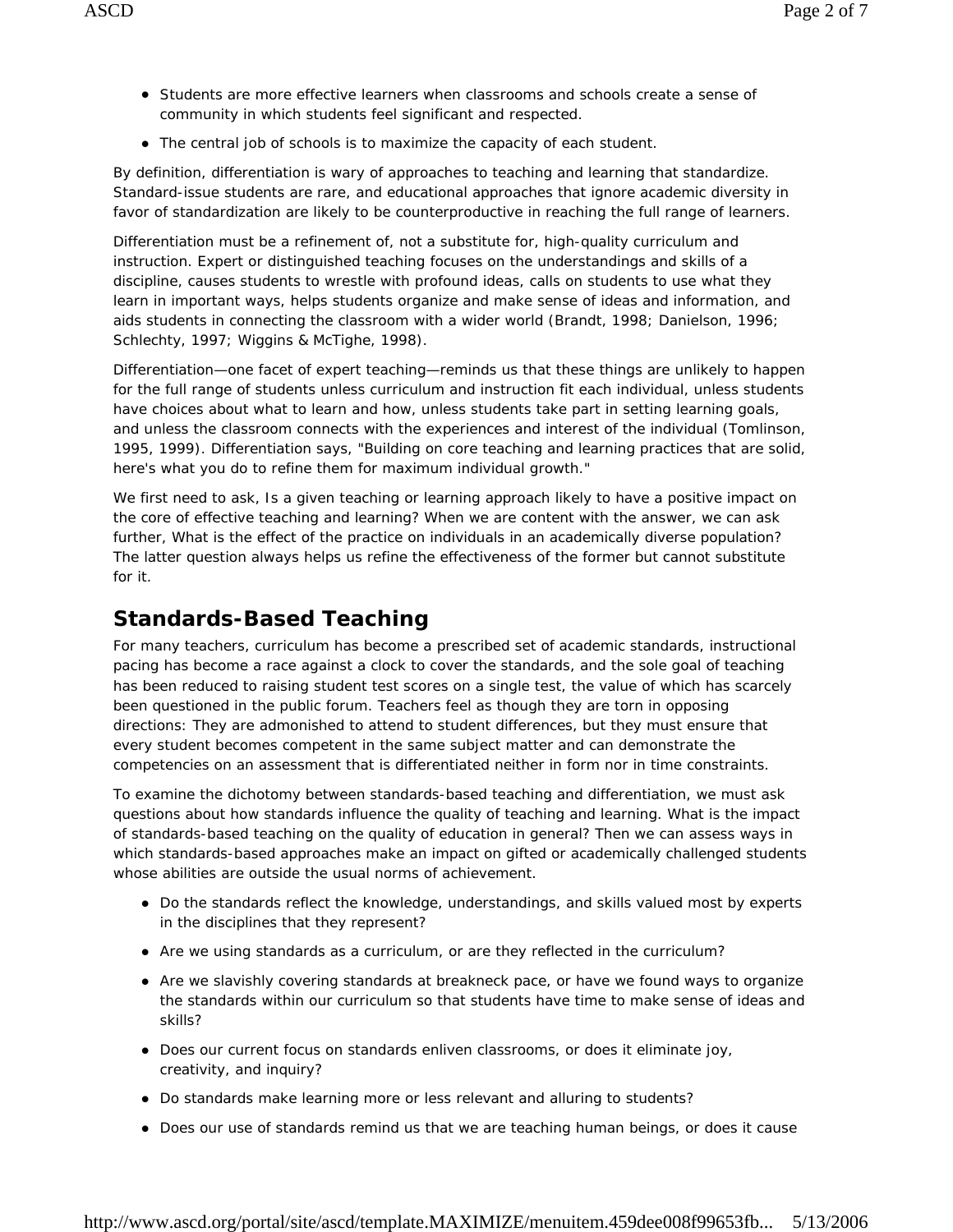us to forget that fact?

If we are satisfied that our standards-based practices yield positive answers, we can look fruitfully at how to make adaptations to address the needs of academically diverse learners. If our answers are less than satisfactory, we should address the problems. Such problems inevitably point to cracks in the foundation of quality teaching and learning, and we diminish our profession by failing to attend to them. Differentiating curriculum and instruction cannot make up for illconceived curriculum and instruction.

### **Negative Cases**

The following examples are recent and real. Sadly, they are not rare. They also show how good intentions can go awry.

- In one standards-driven district, primary grade teachers attended a staff-development session that they had requested and in which they had high interest. The staff developer asked them to list some concepts that they taught so that the session would be linked to what went on in their classrooms. When—even with coaching and examples—no one was able to name the concepts they taught, the staff developer asked for the topics they taught. More awkward silence followed. A few teachers said that they sometimes took a day or two to talk about holidays, such as Halloween, Christmas, or Kwanza, because young students were excited about special occasions. Other teachers explained that they no longer taught units or topics (and certainly not concepts). Their entire curriculum had become a list of skills that students learned out of context of any meaning or utility except that the test was coming, and all 6- through 8-year-olds were expected to perform.
- A highly successful elementary school was started two decades ago to serve a student population that speaks more than 25 languages and whose homes are often marked by economic stress. The librarian in the school recently remarked,

This has always been the best place in the world to teach. The students have loved it. Their parents have trusted it. Our students have done well. The teachers have always been excited to come to work. It has been a place of energy and inspired teaching. In the last two years [since the inception of a standards-based program and high-stakes testing], I've watched us become what we were created to avoid. We are telling instead of teaching. We fight to find time to reach out to the kids. Joy in classrooms has been replaced by fear that is first felt by the teachers and then by the students. We're trying hard to keep alive what we believe in, but I'm not sure we can.

• In another standards-driven district, middle school teachers listed student names in one of three columns: *Definitely*, *Maybe*, and *No Hope*. The designations showed who would surely pass the standards tests, who might pass, and who had no chance of passing. The teachers separated the students into columns because, they said, there was no point in worrying about students who already knew enough to pass the test, and there was no point in wasting time on students who could not be raised to the standard. "It's the only way to go," said one teacher. "It's what we have to do to get the points on this year's test."

In all these places, teachers feel torn between an external impetus to cover the standards and a desire to address the diverse academic needs. In truth, the problem is not a contradiction between standards and appropriately responsive instruction. The problem lies in an ill-conceived interpretation and use of standards that erode the underpinnings of effective teaching and learning. The problem is not that we can't attend to the needs of individual learners, but rather that we've lost the essential frameworks of the disciplines in addition to the coherence, understanding, purpose, and joy in learning. Our first obligation is to ensure that standards-based teaching practice does not conflict with best teaching practice. Once those are aligned,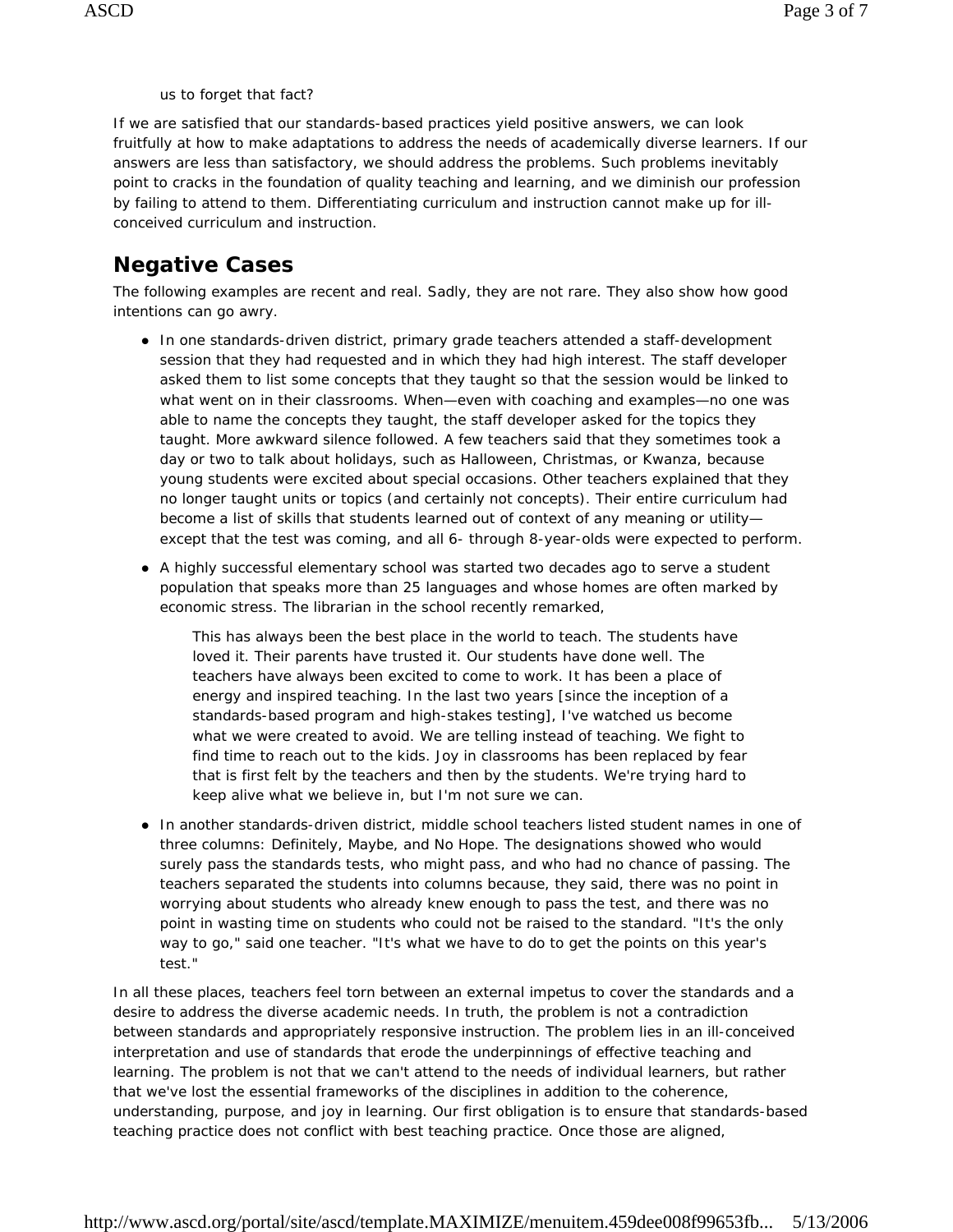differentiation—or attention to the diverse needs of learners—follows naturally.

#### **Standards and Differentiation**

There is no contradiction between effective standards-based instruction and differentiation. Curriculum tells us *what* to teach: Differentiation tells us *how*. Thus, if we elect to teach a standards-based curriculum, differentiation simply suggests ways in which we can make that curriculum work best for varied learners. In other words, differentiation can show us how to teach the same standard to a range of learners by employing a variety of teaching and learning modes.

Choose any standard. Differentiation suggests that you can challenge all learners by providing materials and tasks on the standard at varied levels of difficulty, with varying degrees of scaffolding, through multiple instructional groups, and with time variations. Further, differentiation suggests that teachers can craft lessons in ways that tap into multiple student interests to promote heightened learner interest in the standard. Teachers can encourage student success by varying ways in which students work: alone or collaboratively, in auditory or visual modes, or through practical or creative means.

#### **Positive Cases**

- Science teachers in one small district delineated the key facts, concepts, principles, and skills of their discipline for K–12. Having laid out the framework, they examined the stateprescribed standards for science and mapped them for K–12. They found that the standards in their state did a pretty good job of reflecting the facts and skills of science but did a poor job of making explicit the concepts and principles of science. With the two frameworks in front of them, the teachers could fill in gaps—and more important, could organize their curriculum in ways that were coherent and manageable. Their work helped their colleagues see the big picture of science instruction for K–12 over time, organize instruction conceptually, and teach with the essential principles of science in mind. The result was a districtwide science curriculum that made better sense to teachers and students alike, helped students think like scientists, reduced the teachers' sense of racing to cover disjointed information, and still attended to prescribed standards.
- In a high school Algebra II class, the teacher acknowledged that some of her students lacked prerequisite skills, whereas others learned as rapidly as she could teach or even without her help. At the outset of each chapter, the teacher delineated for students the specific skills, concepts, and understandings that they needed to master for that segment of the curriculum—both to have a solid grasp of mathematics and to pass the upcoming standards exam. She helped students make connections to past concepts, understandings, and skills. She divided each week into segments of teacher-led instruction, whole-class instruction, and small-group work.

For group-work sessions, she sometimes met with students who were advanced in a particular topic to urge on their thinking, to help them solve problems in multiple ways, and to apply their understandings and skills to complex, real-life problems. Sometimes she met with students who needed additional instruction or guided assistance in applying what they were learning. Sometimes she created mixed-readiness teams of students whose goal was solving a problem in the most effective way possible. The teacher randomly called on students to present and defend their team's approach, thus maximizing the likelihood that every student had a model for solving an important problem and was able to explain the reasoning behind the solution. These problem-solving groups often evolved into teachercreated study groups that worked together to ensure that everyone had his or her questions answered. Not only did the teacher provide some class time for the study groups, but she also encouraged regular after-school meetings in her room, where she was able to monitor group progress and assist if needed. She recalls,

The hardest thing for me was learning to teach a class where I wasn't always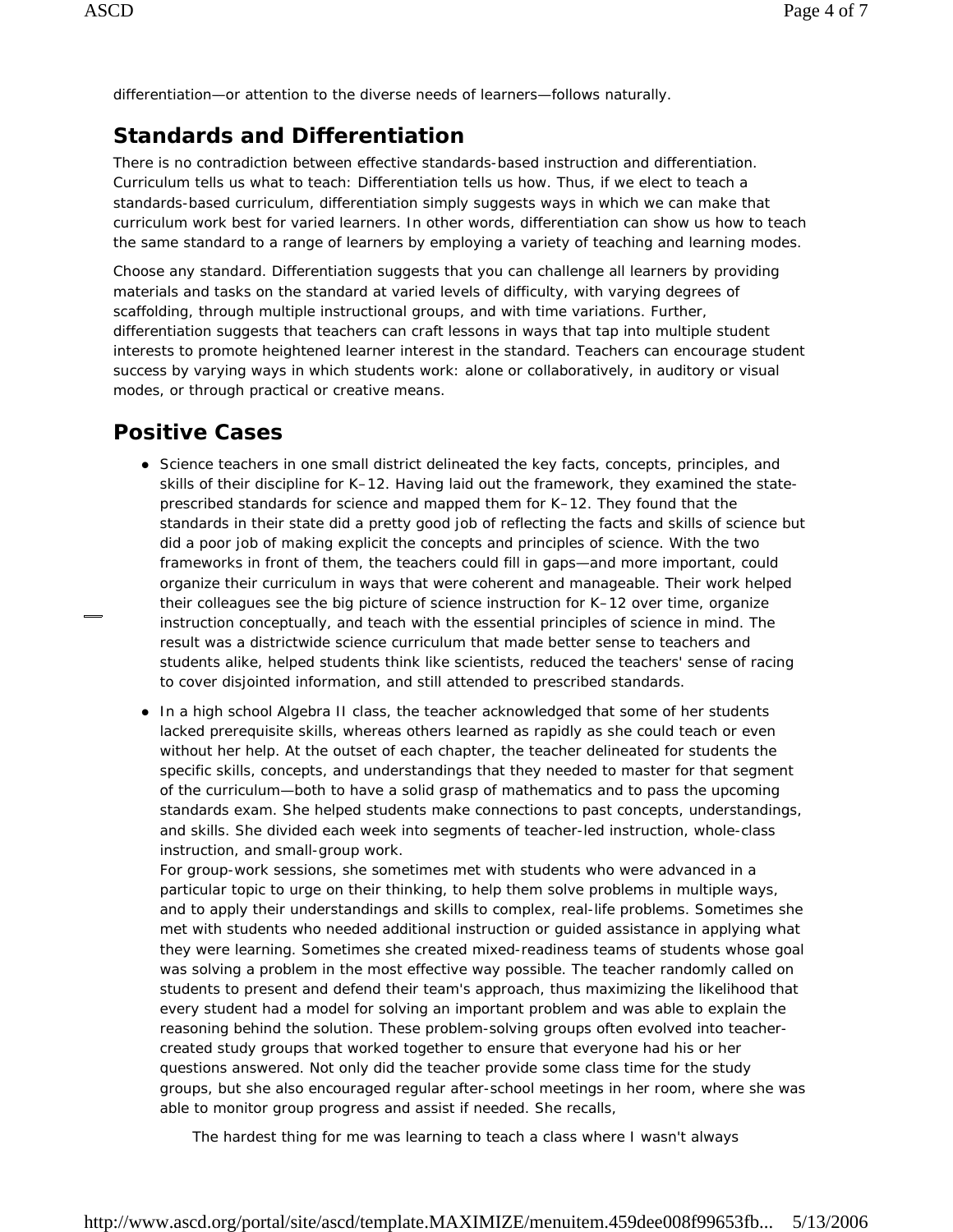working with the class as a whole, but that has been rewarding, too. I know my students better. They know Algebra II better—and I think I probably understand it better, too. I haven't made a math prodigy out of everyone, of course, but I can honestly say the students like algebra better and are more confident in their capacity to learn. Their scores on the standards test improved, even though I targeted some ideas and skills more than others. I think what that fact tells me is that if I help students organize their mathematical knowledge and thinking, they can fare better in unfamiliar territory.

• In an elementary classroom, a teacher organized many of her standards around three key concepts—connections, environments, and change—and their related principles; for example, living things are changed by and change their environments. She used them to study history, science, language arts, and sometimes mathematics. Although she generally taught each of the three subjects separately, she helped students make links among them; she created activities for the students that called for reading skills in social studies, for example, and social studies skills in science. That approach, she said, allowed everyone to work with the same big ideas and skills in a lesson while she could adjust materials, activities, and projects for varied readiness levels, diverse interests, and multiple modes of learning. Bringing the students together for class discussions was no problem, she reflected, because everyone's work focused on the essentials—even though students might get to those essentials in different ways. "It took me some time to rethink the standards and how I taught them," she recalled.

But I feel as if I'm a better teacher. I understand what I'm teaching better, and I certainly have come to understand the students I teach more fully. I no longer see my curriculum as a list to be covered, and I no longer see my students as duplicates of one another.

In these settings, teachers have retained—or, in some cases, have discovered for the first time the essential frameworks of the disciplines and the coherence, understanding, purpose, and joy in learning. The teachers have struggled to meet their first obligation—to ensure that standardsbased teaching practice is not in conflict with best teaching practice. Once the teachers aligned standards with high-quality instruction, differentiation followed naturally.

#### **Quality and Personalization**

Overwhelmed by the task, a teacher recently pleaded, "I have all these students with all these different needs; how can anyone expect me to differentiate in my classroom?" Odd as the comment sounds, she spoke for many of us. The more complex the task, the more inviting it is to retreat to the familiar—to find a standardized approach and cling to it.

Thus, we find ourselves saying, "I know I'm missing lots of my students, but if I don't hurry to cover all the standards, how will they succeed on the test?" Or, "I know it would be good to involve students in thinking and problem solving, but there's just no time." The deeper issue is about what happens when we use any approach that allows us to lose sight of the soul of teaching and learning. A secondary factor is that such approaches make it difficult to attend to individual differences.

Do standardizing practices fail academically diverse learners? Of course they do. Whatever practices invite us to be paint-by-number teachers will largely fail students who do not fit the template. Paint-by-number approaches will fall short for all of us—teachers and students alike because they abandon quality. Paint-by-number approaches will fail teachers because they confuse technical expedience with artistry. They will fail students because they confuse compliance with thoughtful engagement. Any educational approach that does not invite us to teach individuals is deeply flawed.

Teaching is hard. Teaching well is fiercely so. Confronted by too many students, a schedule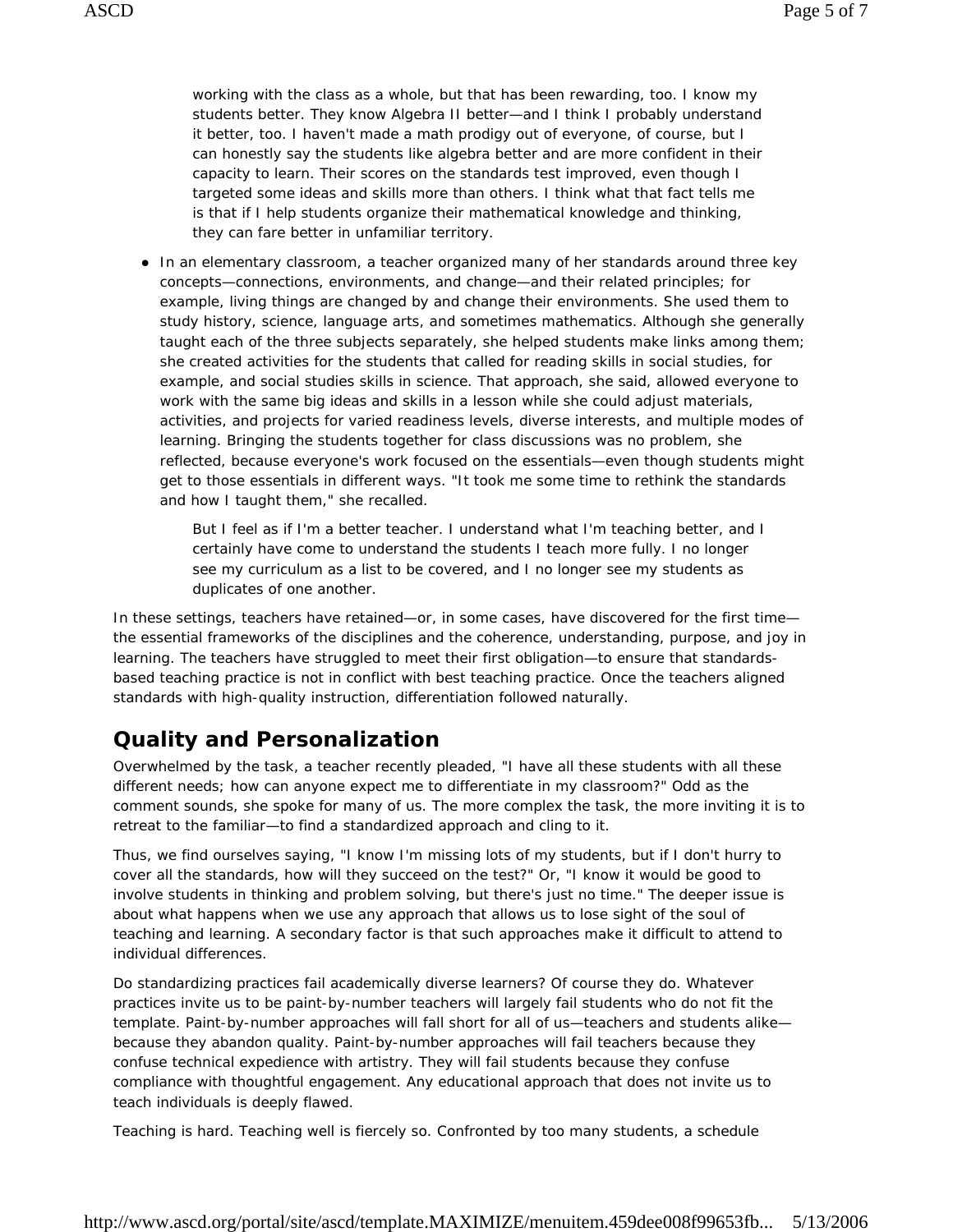without breaks, a pile of papers that regenerates daily, and incessant demands from every educational stakeholder, no wonder we become habitual and standardized in our practices. Not only do we have no time to question why we do what we do, but we also experience the discomfort of change when we do ask the knotty questions. Nonetheless, our profession cannot progress and our increasingly diverse students cannot succeed if we do less.

#### **Grading Practices**

*The following questions help ensure that grading practices are productive for all students.*

- How do learners benefit from a grading system that reminds everyone that students with disabilities or who speak English as a second language do not perform as well as students without disabilities or for whom English is their native tongue?
- What do we gain by telling our most able learners that they are "excellent" on the basis of a standard that requires modest effort, calls for no intellectual risk, necessitates no persistence, and demands that they develop few academic coping skills?
- In what ways do our current grading practices motivate struggling or advanced learners to persist in the face of difficulty?
- Is there an opportunity for struggling learners to encounter excellence in our current grading practices?
- Is there an opportunity for advanced learners to encounter struggle in our current grading practices?

—Carol Ann Tomlinson

#### **References**

Brandt, R. (1998). *Powerful teaching*. Alexandria, VA: ASCD.

Danielson, C. (1996). *Enhancing professional practice: A framework for teaching*. Alexandria, VA: ASCD.

Schlechty, P. (1997). *Inventing better schools: An action plan for educational reform*. San Francisco: Jossey-Bass.

Tomlinson, C. (1995). *How to differentiate instruction in mixed-ability classrooms*. Alexandria, VA: ASCD.

Tomlinson, C. (1999). *The differentiated classroom: Responding to the needs of all learners*. Alexandria, VA: ASCD.

Wiggins, G., & McTighe, J. (1998). *Understanding by design*. Alexandria, VA: ASCD.

**Carol Ann Tomlinson** is Associate Professor of Educational Leadership, Foundations, and Policy. She may be reached at the Curry School of Education, the University of Virginia, Room 287, 405 Emmet St., Charlottesville, VA 22903.